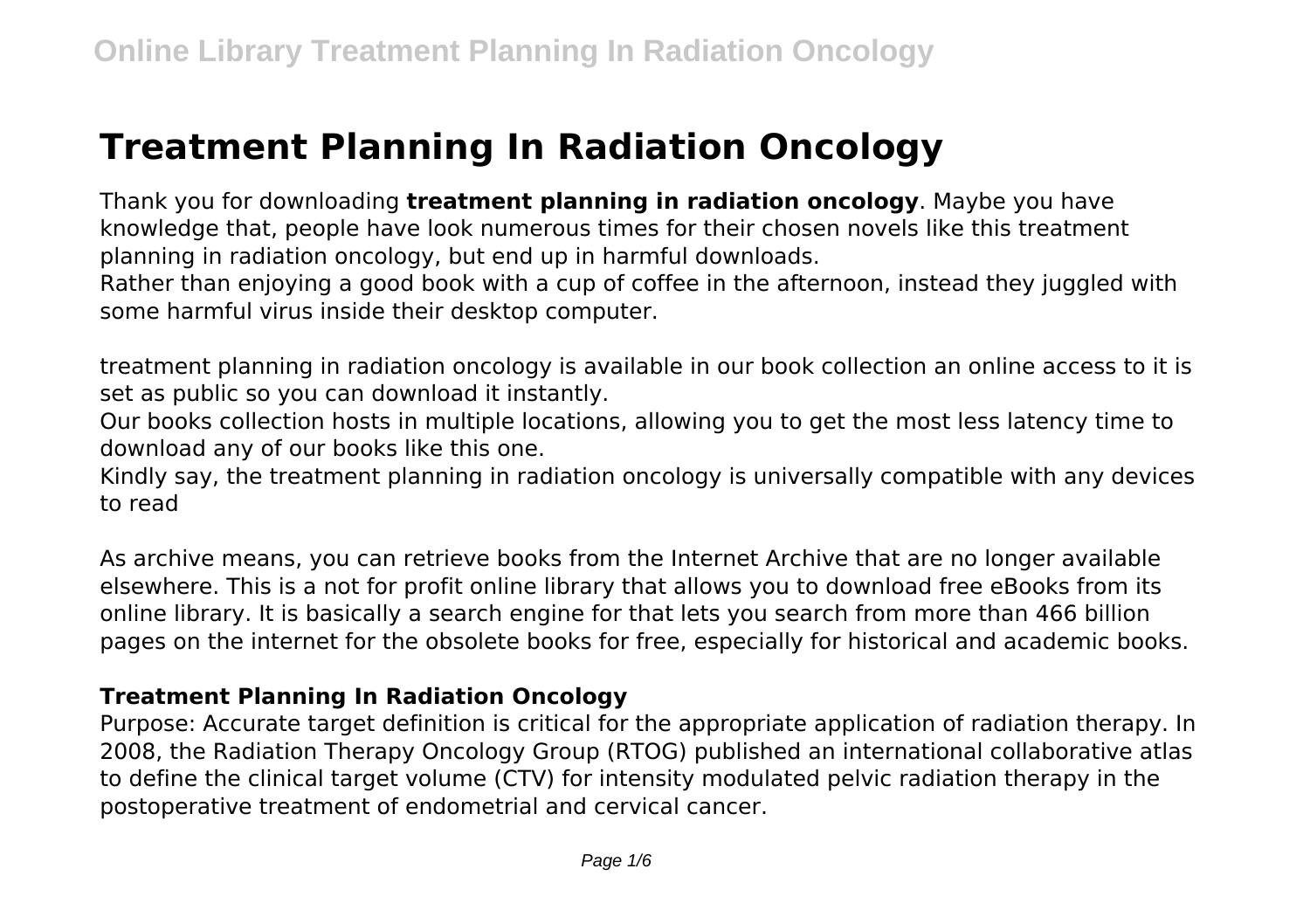## **NRG Oncology/RTOG Consensus Guidelines for Delineation of Clinical ...**

Radiation Oncology Associates (ROA) is composed of highly trained, board certified Radiation Oncologists with extensive and up-to-date clinical expertise in the compassionate delivery of cancer care. We are fortunate to be have physicians with all levels of experience and clinical interests from those having recently completed training, to our ...

### **Cancer Treatment in New England - Radiation Oncology Associates**

For dosimetry/planning services, beam-modifying treatment devices may be approved up to the maximum number below per phase of treatment and documentation is present to support each ... coding guidelines and American College of Radiation Oncology (ACRO) practice management guide. Title: Microsoft Word - Treatment-Devices-Coding-Standard-77332 ...

## **NIA RADIATION ONCOLOGY CODING STANDARD Treatment Devices**

Founded in 1980, ESTRO, the European SocieTy for Radiotherapy & Oncology, is a non-profit and scientific organisation that fosters the role of Radiation Oncology in order to improve patients' care in the multimodality treatment of cancer. With over 6,500 members inside and outside Europe, ESTRO supports all the Radiation Oncology professionals in their daily practice: Radiation Oncologists ...

#### **Home Page: Radiotherapy and Oncology**

The Role of Radiation Therapy in Diffuse Large B-cell lymphoma The latest podcast by Sue Yom, MD, Editor in Chief of the International Journal of Radiation Oncology, Biology, Physics addresses the balance of local and systemic issues that condition the use of radiation therapy in patients with diffuse large B-cell lymphoma. Articles discussed include Campbell et al.'s Oncology Scan entitled ...

## **Home Page: International Journal of Radiation Oncology, Biology, Physics**

Page 2/6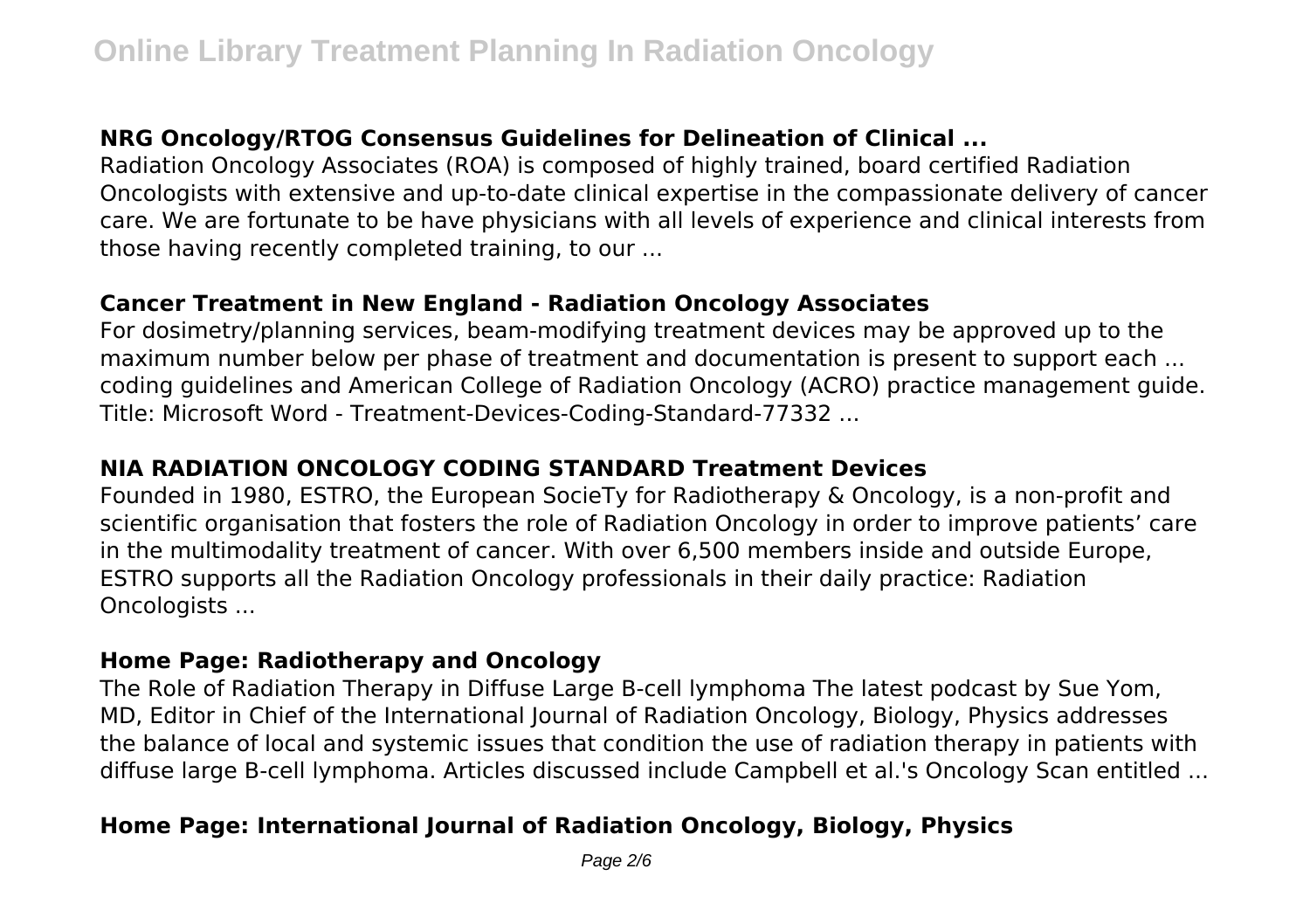Radiation Oncology is the medical use of ionizing radiation and part of a precise cancer treatment to control or kill malignant cells and certain non-malignant conditions. ... (CPTs 99201-99233) to prepare for treatment; clinical planning and simulation (CPTs 77261-77290). There are many treatment devices and special services (CPTs 77295-77370 ...

## **Radiation Oncology - JF Part B - Noridian**

Your first visit to radiation oncology is a consultation with the radiation oncologist and your care team including a resident physician and a registered nurse. You will not receive a radiation treatment at this visit. Plan to be in the clinic for two or more hours. ... Step 3: Treatment planning. After simulation, you'll have a few days to a ...

## **Step by Step Through Treatment | Patients and Visitors | UC Davis ...**

Radiation Oncology is a featured book on Wikibooks because it contains substantial content, it is well-formatted, and the Wikibooks community has decided to feature it on the main page or in other places. Please continue to improve it and thanks for the great work so far! You can edit its advertisement template.

#### **Radiation Oncology - Wikibooks, open books for an open world**

Internal radiation therapy is a treatment in which a source of radiation is put inside your body. The radiation source can be solid or liquid. Internal radiation therapy with a solid source is called brachytherapy. In this type of treatment, seeds, ribbons, or capsules that contain a radiation source are placed in your body, in or near the tumor.

#### **Radiation Therapy for Cancer - NCI**

Radiation therapy is a form of cancer treatment that uses radiation (strong beams of energy) to kill cancer cells or keep them from growing and dividing. ... Simulation is the treatment-planning step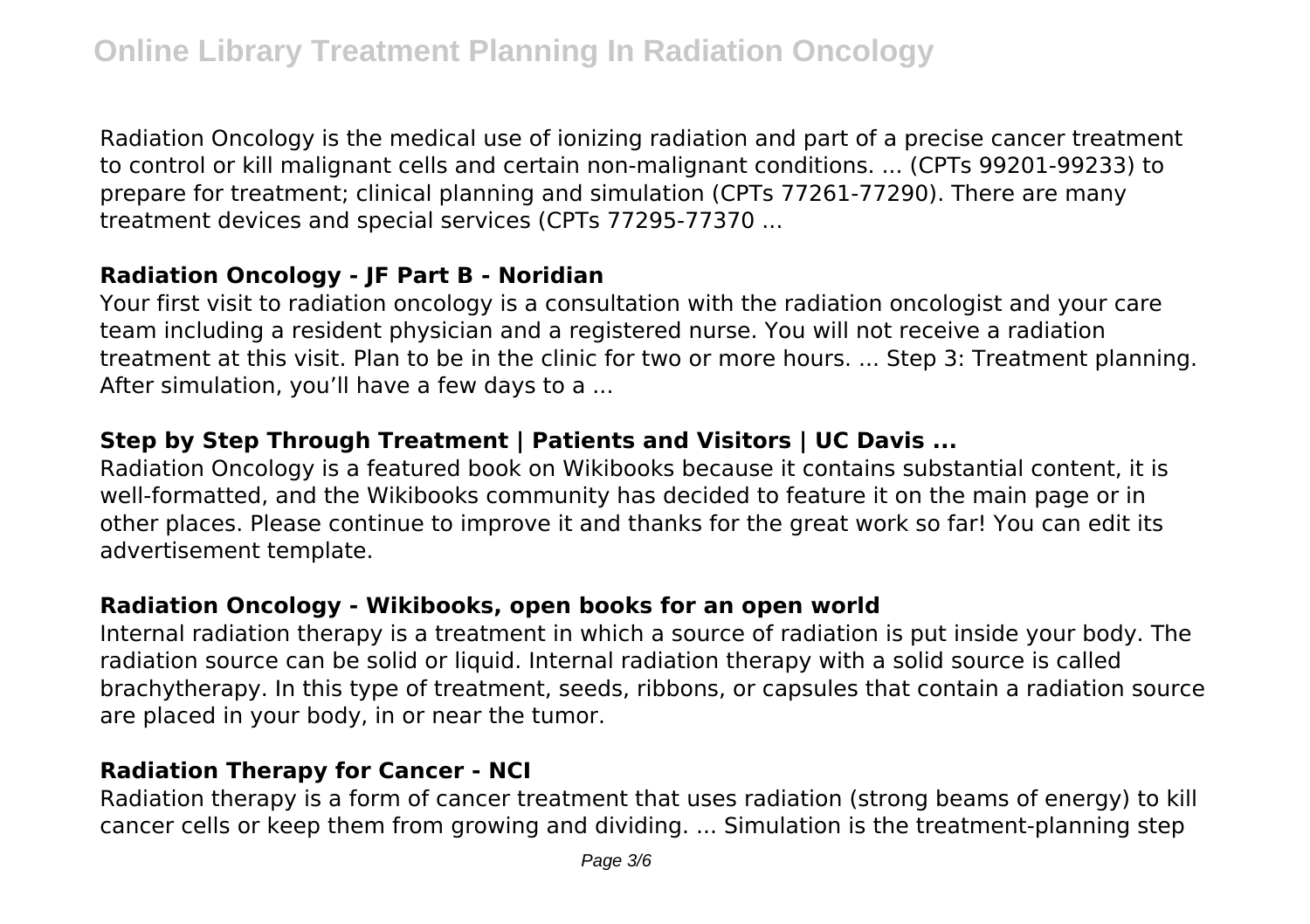that customizes each person's treatment. ... American Society of Clinical Oncology. Understanding Radiation Therapy. (https: ...

#### **Radiation Therapy: Treatments, Types - Cleveland Clinic**

At Tacoma Valley Radiation Oncology Centers we're passionate about our patients. Our caring and highly trained team will treat you like family while providing you with the most advanced treatment planning and sophisticated, cutting-edge radiation therapies with the highest level of quality and personalized care.

#### **Tacoma Valley Radiation Oncology Centers - TVROC**

B. Following treatment planning, simulation is used to actually direct the treatment beams to the specific volume of interest. Simulation may be carried out on a dedicated conventional stimulator or CT scanner, radiation therapy treatment unit (e.g., linear accelerator), or using diagnostic imaging equipment (e.g., fluoroscopy, CT, MR).

## **Billing and Coding Guidelines for Radiation Oncology Including ...**

It may be reported after every five radiation treatments. (It may also be reported if the total number of radiation treatments in a course of radiation therapy is less than five.) Since radiation planning procedures (CPT codes 77261‐77334) are generally performed before radiation treatment

## **2021 Coding and Documentation Radiation Oncology**

It appears briefly in the ROADS radiation treatment discussions, and with more conviction in the FORDS, but has now become an anchor term for separating the distinct components of a "course" of radiation. Each phase is meant to reflect a "delivered radiation prescription". At the start of the radiation planning process, physicians write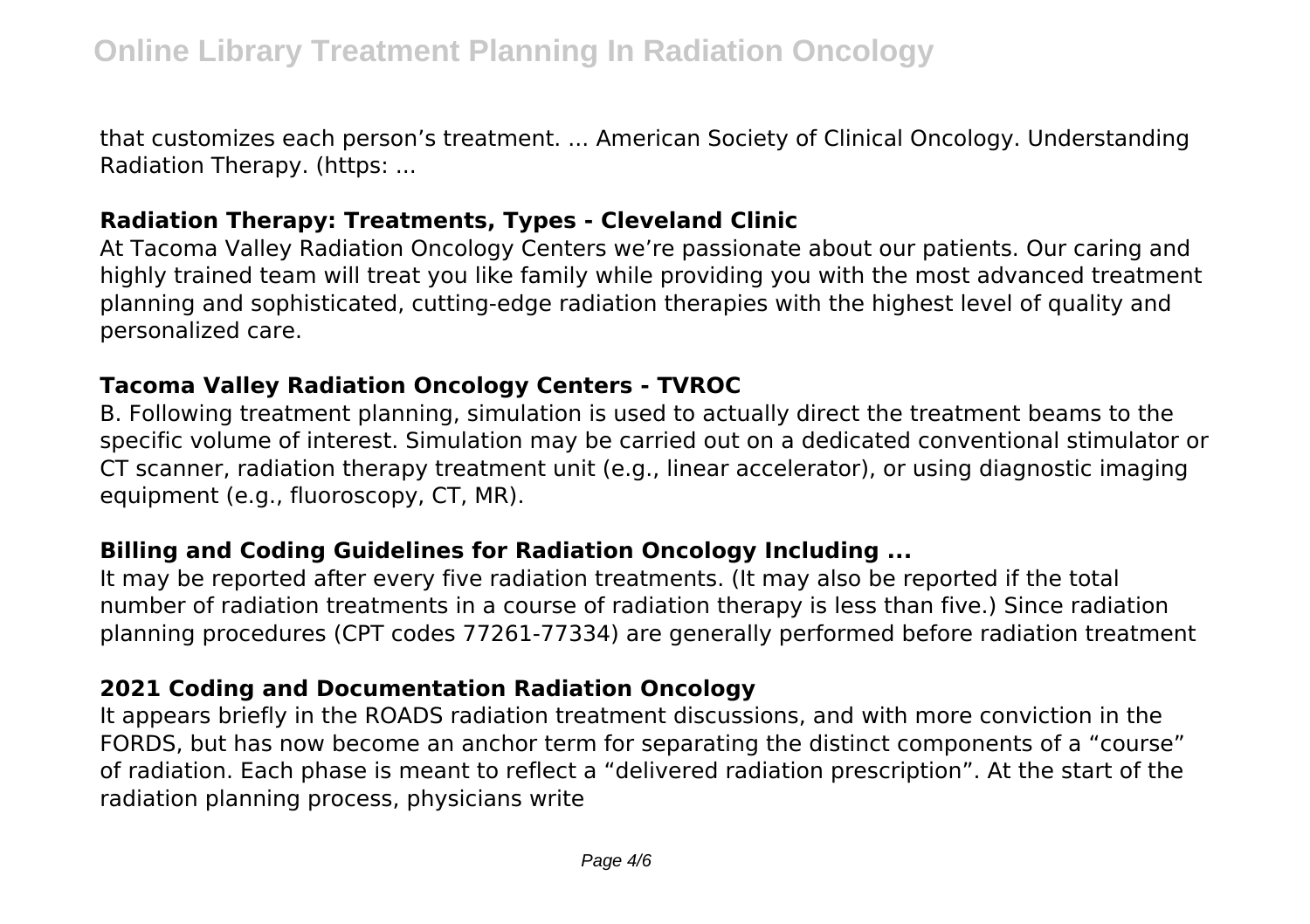## **CTR Guide to Coding Radiation Therapy Treatment in the STORE**

The field of radiation oncology is currently entering a new frontier of more personalized cancer treatment. We are being led into this new frontier by the explosion of information in cancer biology. From the maturation of 3-dimensional (3-D) to 4- dimensional (4-D) photon and proton radiation planning and delivery, and the refinement of more sensitive tumor-imaging technologies for radiation ...

## **Frontiers in Oncology | Radiation Oncology**

Gynecologic Oncology, an international journal, is devoted to the publication of clinical and investigative articles that concern tumors of the female reproductive tract.Investigations relating to the etiology, diagnosis, and treatment of female cancers, as well as research from any of the disciplines related to this field of interest, are published.

#### **Home Page: Gynecologic Oncology**

Clinical treatment planning is the initial step in preparing for radiation oncology treatment. The planning stage is a very important phase in the process of care. The radiation oncologist may use information obtained from the patient's clinical evaluation at the time of the initial consultation, as well as request additional tests, studies ...

#### **Daily Practice - American Society for Radiation Oncology (ASTRO)**

Additionally, per CPT instruction, the following services are bundled with CPT codes 0394T or 0395T: clinical treatment planning (77261–77263), basic dosimetry (77300), teletherapy isodose planning (77306–77307), brachytherapy isodose planning (77316–77318), treatment devices (77332–77334), continuing medical physics consultation (77336 ...

## **Brachytherapy - American Society for Radiation Oncology (ASTRO)**